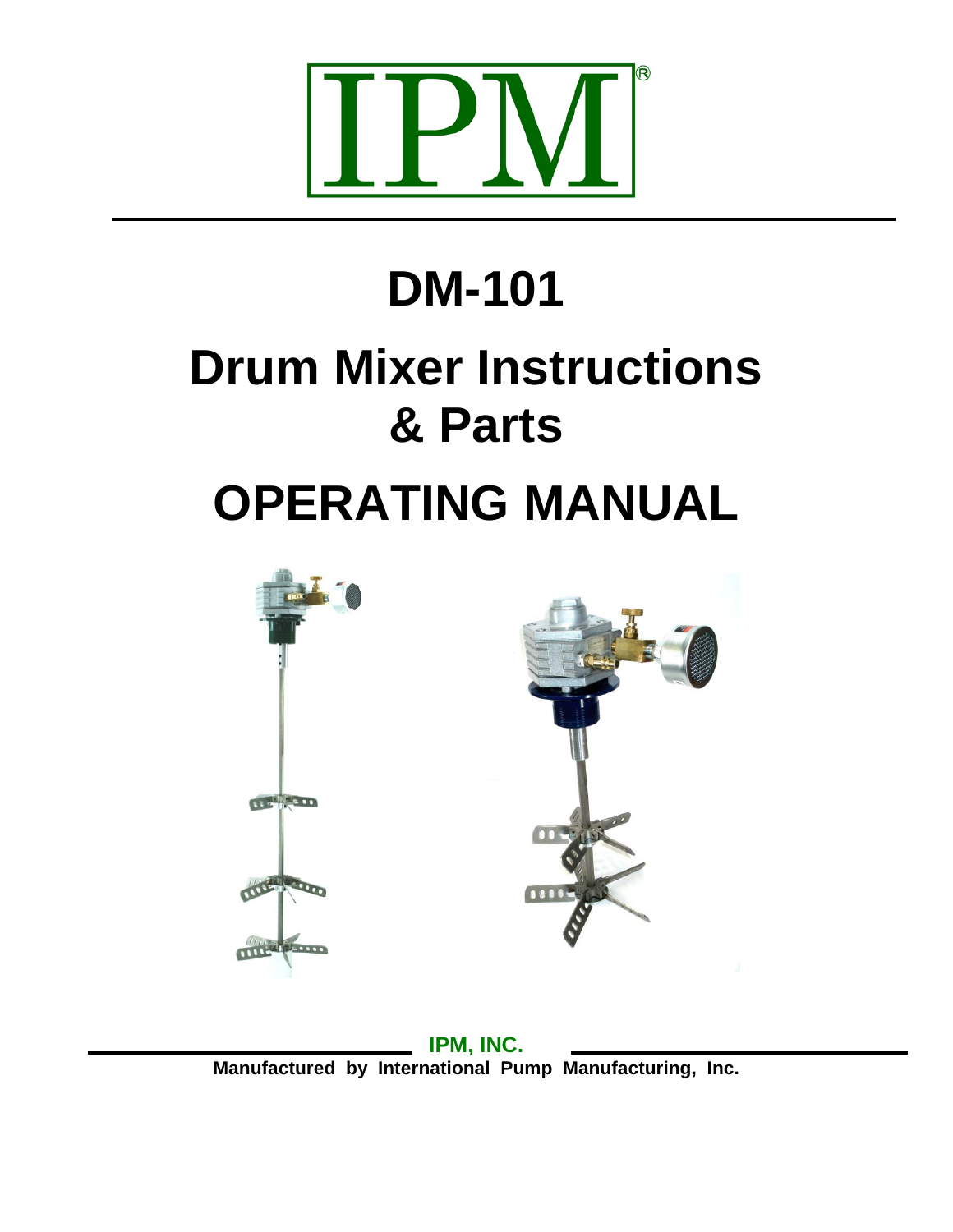# **DM-101**

# **Air Drum Mixer**

### **OPERATIONS MANUAL WITH PARTS IDENTIFICATION**

**This manual contains IMPORTANT WARNINGS and INSTRUCTIONS. Read and retain for reference.**

**International Pump Mfg, INC.**

**3107, 142nd Avenue E Suite 106, Sumner, WA 98390 U.S.A. TEL: (253) 863 2222 FAX: (253) 863 2223 Website :** [www.ipmpumps.com](http://www.ipmpumps.com/)

### **For Technical Service Call Your Local Distributor**

**Copyright 2008; International Pump Mfg, Inc.**

**Printed December 2008**

*WARNING:* The equipment described herein must only be operated or serviced by properly trained individuals, thoroughly familiar with the operating instructions and limitations of the equipment.

Notice: All statements, information and data given herein are believed to be accurate and reliable but are presented without guarantee, warranty or responsibility of any kind expressed or implied. Statements or suggestions concerning possible use of IPM equipment are made without representation or warranty that any such use is free of patent infringement, and are not recommendations to infringe any patent. The user should not assume that all safety measures are indicated or that other measures may not be required.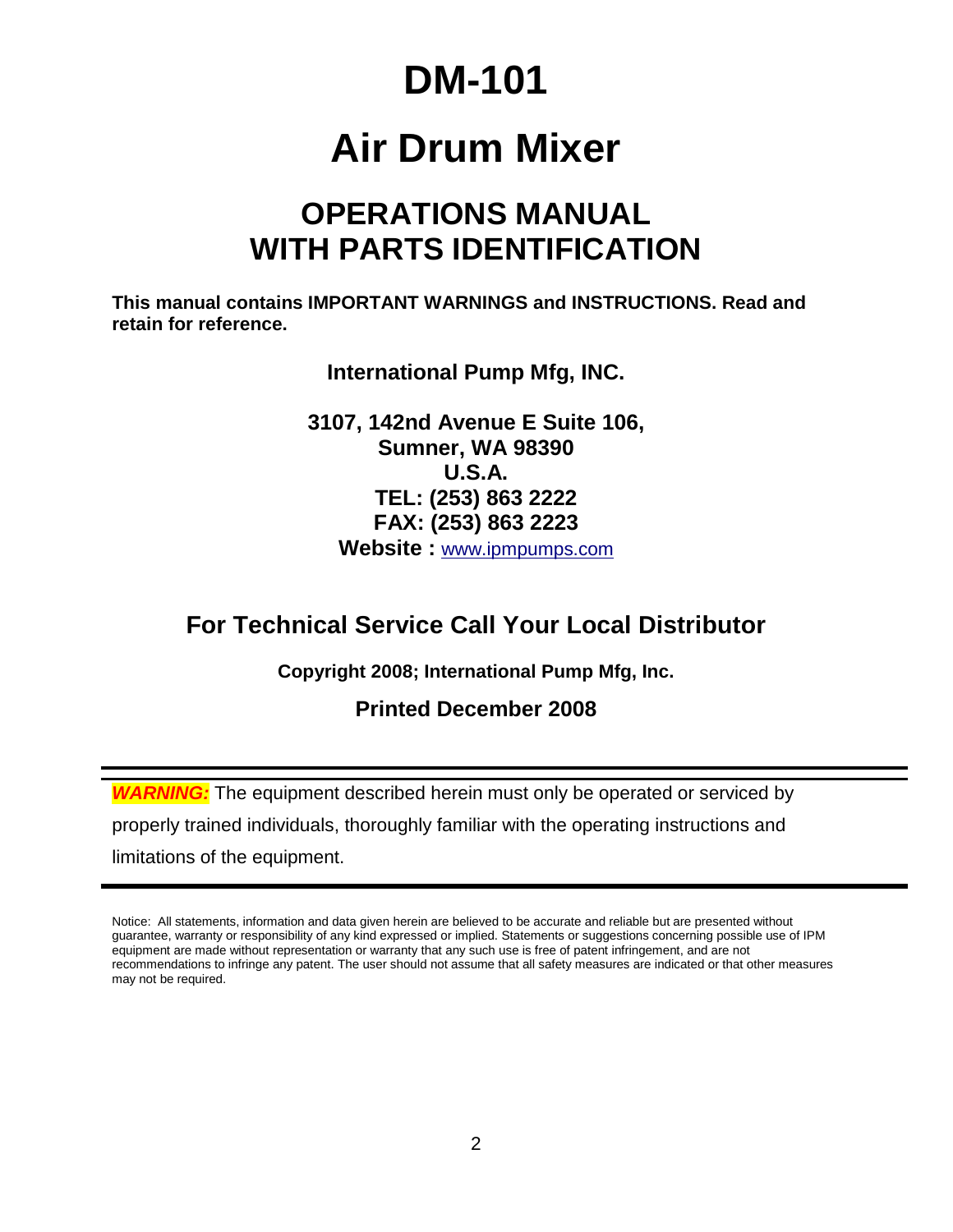# **TABLE OF CONTENTS**

| 1.0 | <b>SAFETY WARNING</b>              | $\overline{4}$ |
|-----|------------------------------------|----------------|
| 2.0 | INSTALLATION, Tips, Operations     | $5-6$          |
| 3.0 |                                    | 6              |
| 4.0 |                                    |                |
| 4.5 | TECHNICAL BROCHURE                 | 8              |
| 5.0 |                                    |                |
| 6.0 | WARRANTY AND DISCLAIMER            | 11             |
| 7.0 | DC ELECTRIC, Limited Production 12 |                |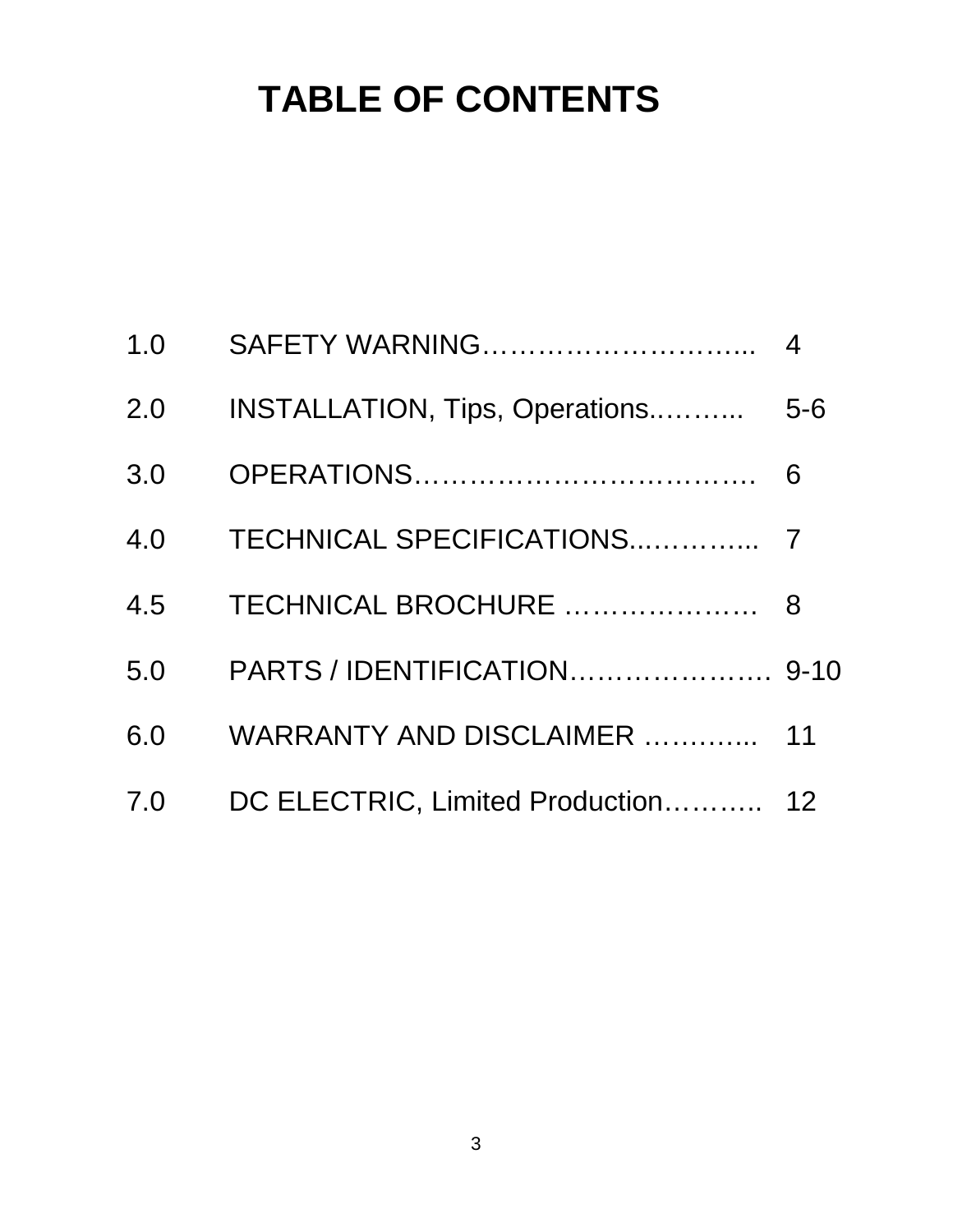### **1.0 SAFETY WARNINGS**

Please read and observe all warnings contained in this operations manual before any attempt to operate the equipment.

#### *Misuse of Equipment*

Misuse of the Equipment can cause serious injury. Use the equipment only for its intended purpose. Care should be taken to prevent over pressurization of the pump or accessories connected to it. Use only proper parts in good condition. Use the pump only with compatible fluids. Improper use or misuse of this equipment could result in fluid being splashed on the skin or in the eyes, serious bodily injury, property damage, fire or explosion.

Make daily check on the equipment and repair damaged or worn parts immediately. Do not alter this equipment, doing so could cause it to function incorrectly and could cause serious injury.

#### *Material & Fluid compatibility*

Always ensure the chemical compatibility of the fluids and solvents with the wetted parts in the pump and any components. Check the fluid manufacturer's data sheets and specifications before using the fluids or solvents in this pump.

#### *Pressurized Hoses*

Because the hoses are pressurized, they present a danger should the fluid escape at high pressure. This escaping fluid pressure can spray out and cause serious bodily injury or property damage. Ensure that the hoses do not leak or rupture due to wear, misuse or damage.

The hoses should be handled properly - do not pull on the hoses to move the equipment around. Use the hoses only for fluids in which they are compatible both for the inner liner of the hose and the outer covering. Use care not to exceed the temperature rating of the hose.

Before each use, ensure that the fluid couplings are tight and that the entire length of hose is not worn or damaged. Check the entire hose for leaks, bulging cover, damage, abrasion or cuts. These conditions may cause the hose to fail that could result in splashing of pressurized fluid on the skin, or in the eyes and cause serious bodily injury or property damage.

#### *Pressure Specification*

The maximum working fluid pressure of this equipment is *180 psi (12.5bar*) at the maximum incoming air pressure of *180 psi (12.5bar).* Ensure all equipment and accessories used with this pump are rated to withstand the maximum working pressure of this mixer. Never exceed the maximum working pressure of the mixer or any device attached to air.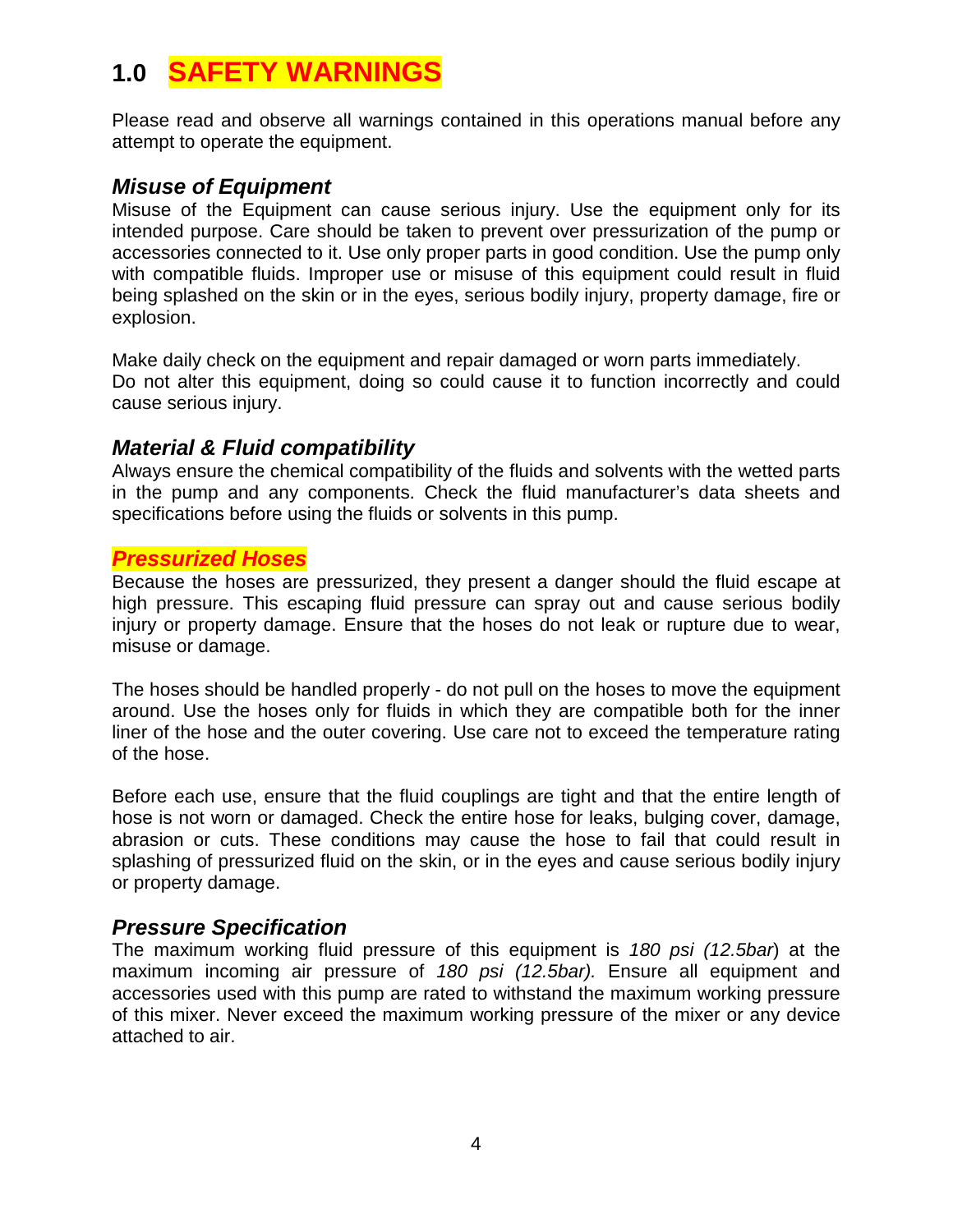### **2.0 INSTALLATION TIPS AND OPERATIONS**

#### **THROUGH BUNG AIR DRUM MIXER OPERATING TIPS:**

We have installed an 8" blade on the mixer to get maximum pull of heavy materials from the bottom of the drum. Upper blades are 6" to help clear the side of the drum as the mixer comes through the bung.

**NOTE**: If you do Not have a Center bung in your drum: To prevent blades from hitting the sides, we recommend taking an 18" piece of 2" pipe threaded on one end and screw into your bung, gently!! pull the top of the pipe away from the center of the drum tilting the bung for better mixer clearance. Reverse of this is bung bend procedure is easy after mixing if desired. It does not take much to get this clearance.

Depending on the viscosity of the material and speed determines the amount of air that you will need. Usually one mixes at a slower speed and can get by on a 10-15 CFM air compressor.

Try to give your product a good 15-20 min. mix. Remember, slower speeds do not entrain as much air into the material, but you need to pull some vortex to get good mix.

#### **Looking from the top down over the air motor, the rotation should be clockwise for proper swing-out of the blades.**

Some products are the type that set up or seize the folding blades if they set out in the open air. We have found a relative easy way to clean the blade. Make sure that you are in a **SAFE BREATHING AND NON FIRE HAZARD AREA.** Since the blades are stainless steel a welding cutting torch works well to actually burn off the hardened material, and then lubricate the hinge parts with WD-40 or any equivalent. Working them together will bring them back to a loose swing out state again. You do **NOT** need to get the metal red hot !

You can use the 3/8" needle valve as a metering or speed control. A small amount of air tool oil in the air inlet helps to lubricate the air motor. If you have moisture in your air, in long-mixing, the muffler can cause freezing. Simply take the muffler apart and wash in warm water and dry out.

#### **Try NOT to drop the air motor on the hex top cap, it is plastic! Parts are available.**

#### THIS MIXER WILL WORK FOR MANY YEARS WITH PROPER MAINTENANCE.

The DM -101 Drum Mixer is a very effective tool in mixing in 55 gallon drums. Complete mixing can be achieved in short periods of time, usually within 30 minutes. The unique design of the blade allows the mixing blade to pass through the 2" NPT opening in the drum. With two -6" and one 8" blade, optimum mixing is achieved throughout the drum.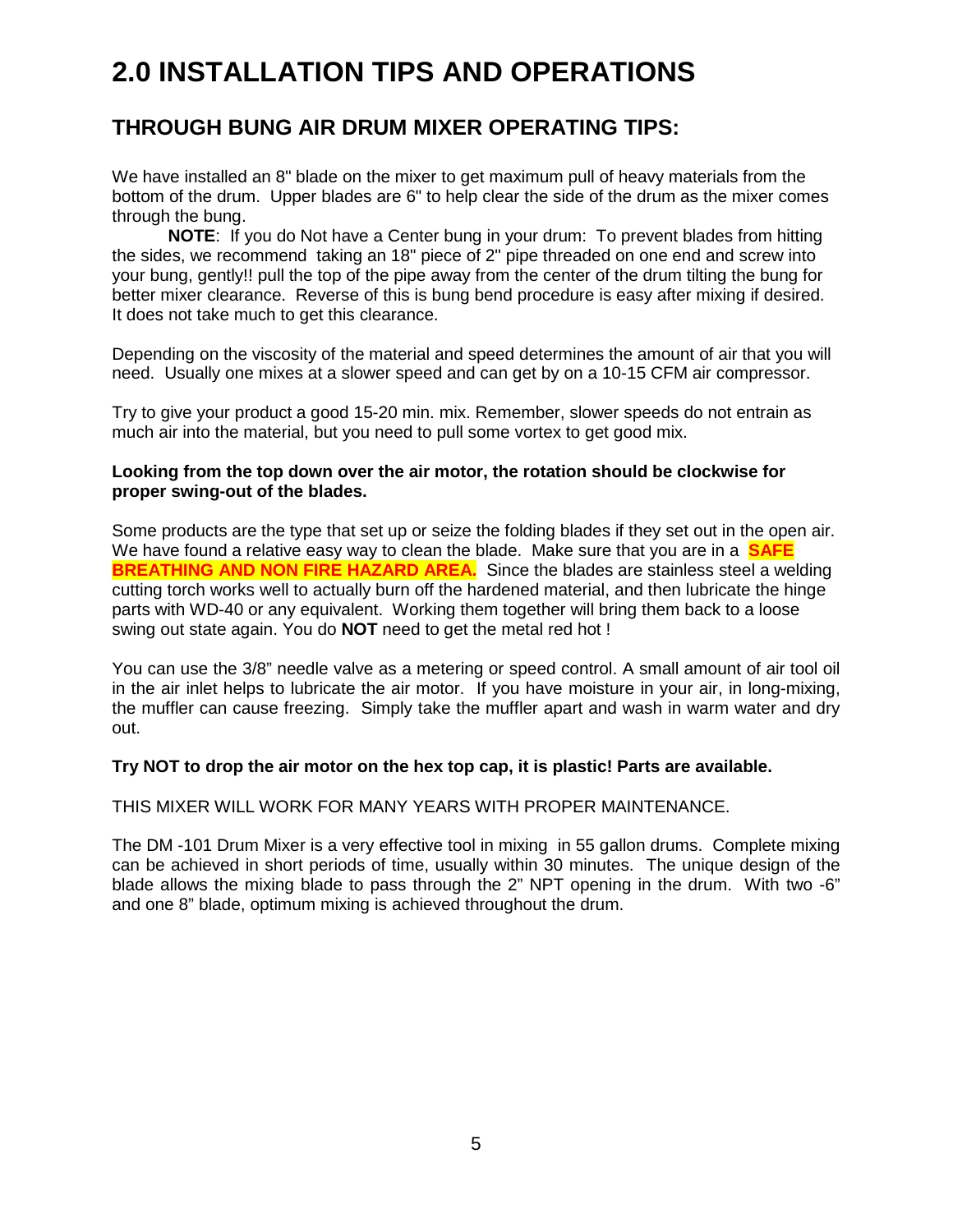

**Tips: on Vortex Don't pull too deep of vortex. This will entrain air. A vortex is always vertical. Tilting the barrel will help keep from entraining air into your product** 



#### **Technical Specifications**

- **For proper mixing the blades should be 1/3 the diameter of the drum, 24" drum needs a 8" blade.**
- **Auger type mixers don't work.**
- **Mix time: ½ hour**
- ◆ ISO Drum Never mix! Only use in the "B" Resin drum.
- **IPM sells these 6" & 8" mixer blades**
- **Collapsible Mixer Blades**
- ◆ No, you do not need to use a drum mixer in the Spray Polyurethane **Foam Industry but, if you are using the fast set coatings like the Polyurea's, then the "B" Component does need to be mixed.**

#### **THROUGH BUNG AIR DRUM MIXER**

#### **THE MOST EFFICIENT AND ECONOMICAL AIR MIXER ON THE MARKET KEEPS DRUM SEALED WHILE MIXING AT ANY SPEED BLADES CANNOT SPIN ON HEXAGON SHAFT**

#### **AIR MOTOR**

| <b>BLADES</b>                           |           |
|-----------------------------------------|-----------|
| TWO upper 6" dia. each with 5 SS blades |           |
| ONE bottom 8" dia, with 5 SS blades     |           |
| <b>WEIGHT</b>                           |           |
|                                         | $12$ lbs. |
|                                         |           |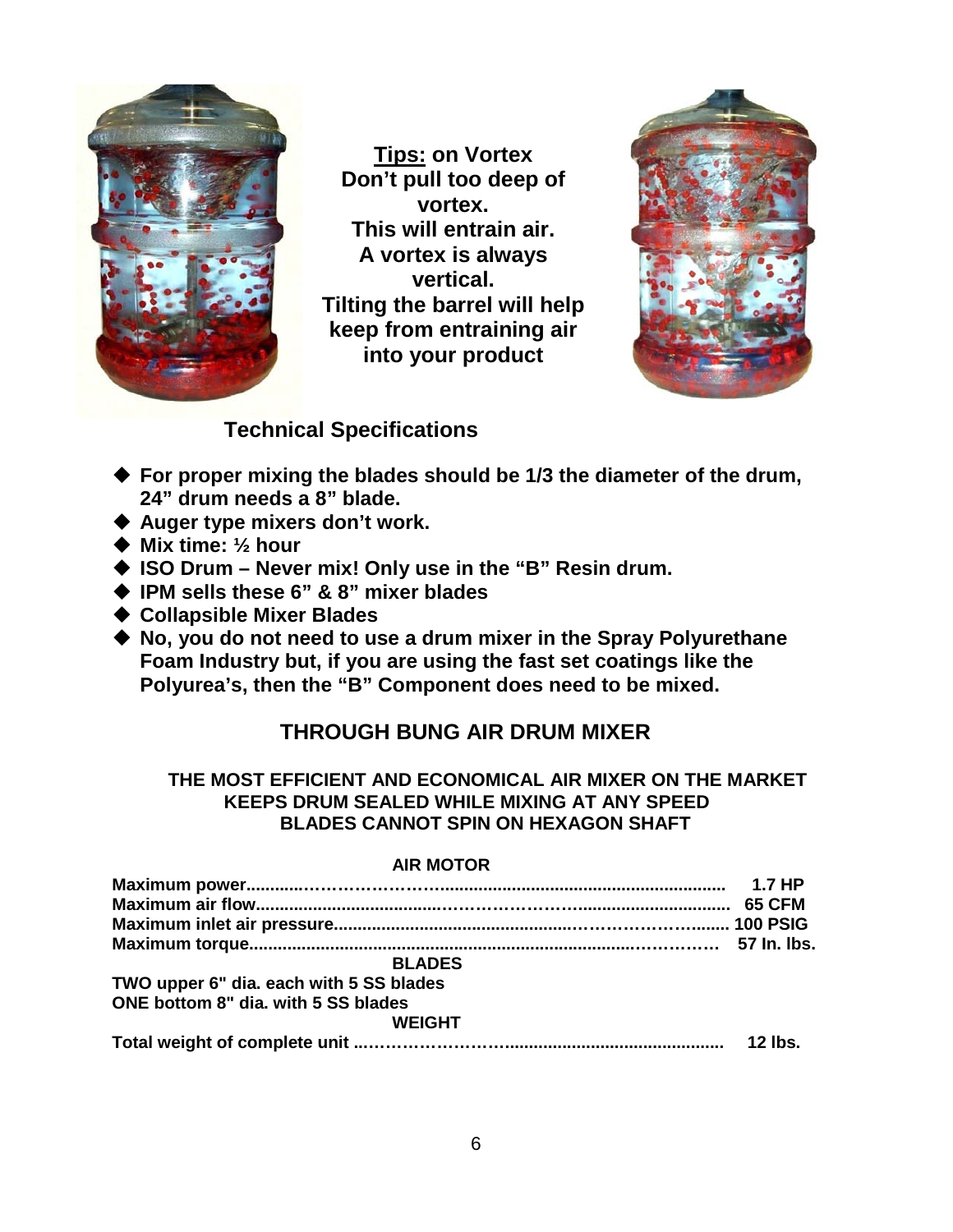### **4.0 TECHNICAL SPECIFICATIONS**

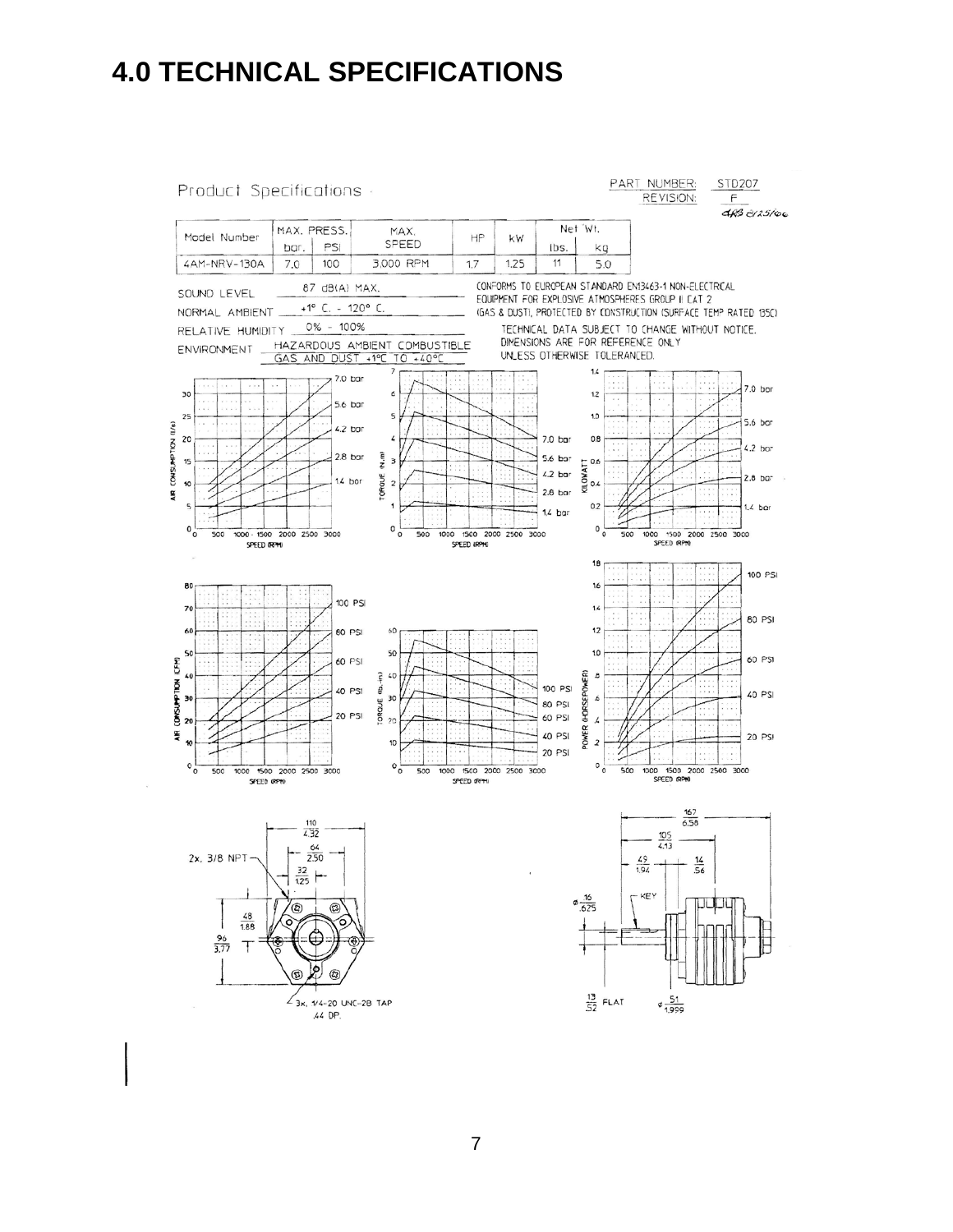### **5.0 PARTS IDENTIFICATION**



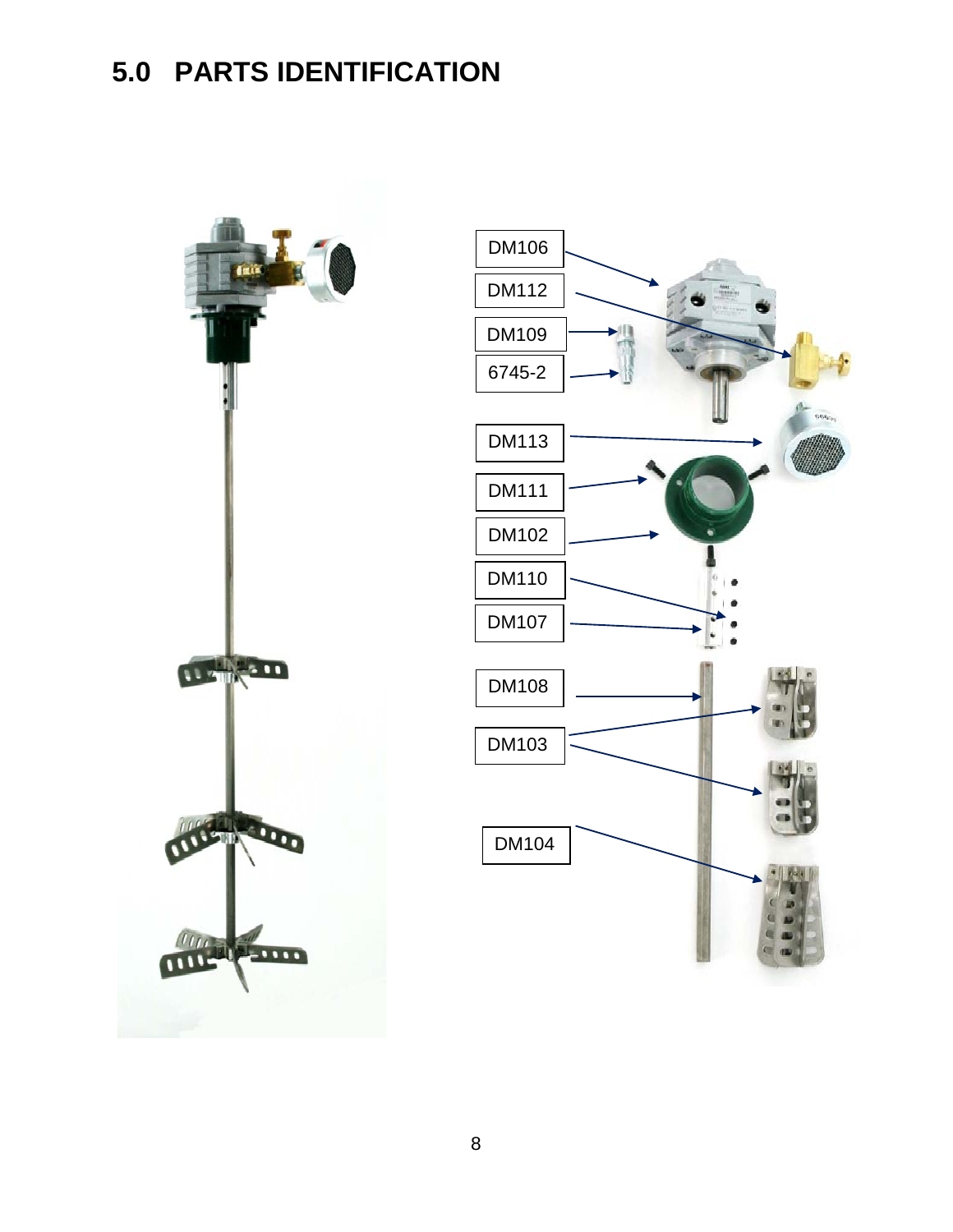### **PART NUMBERS:**

**New Part Old Part Number Number Qty/Assy. Description** 604001 DM-101 1 Drum Mixer 500504 DM-102 1 Drum Adapter 700036 | DM-103 | 2 | #6 Mixing Vane Assy. 700037 | DM-104 | 1 | #8 Mixing Vane Assy. 700052 DM-105 - Mixing Shaft Assy. (w/out Coupling) 612001 | DM-106 | 1 | Air Motor 610014 DM-107 | 1 | Coupling 500513 DM-108 1 1 Mixing Shaft 610015 DM-109 1 1 3/8" x 1/4" Bushing 610016 DM-110 4 Set Screw 610017 | DM-111 | 3 | | Mounting Bolt 500028 6745-2 1 Male Coupling 500029 DM-112 1 Needle Valve 602001 DM-113 1 1 Muffler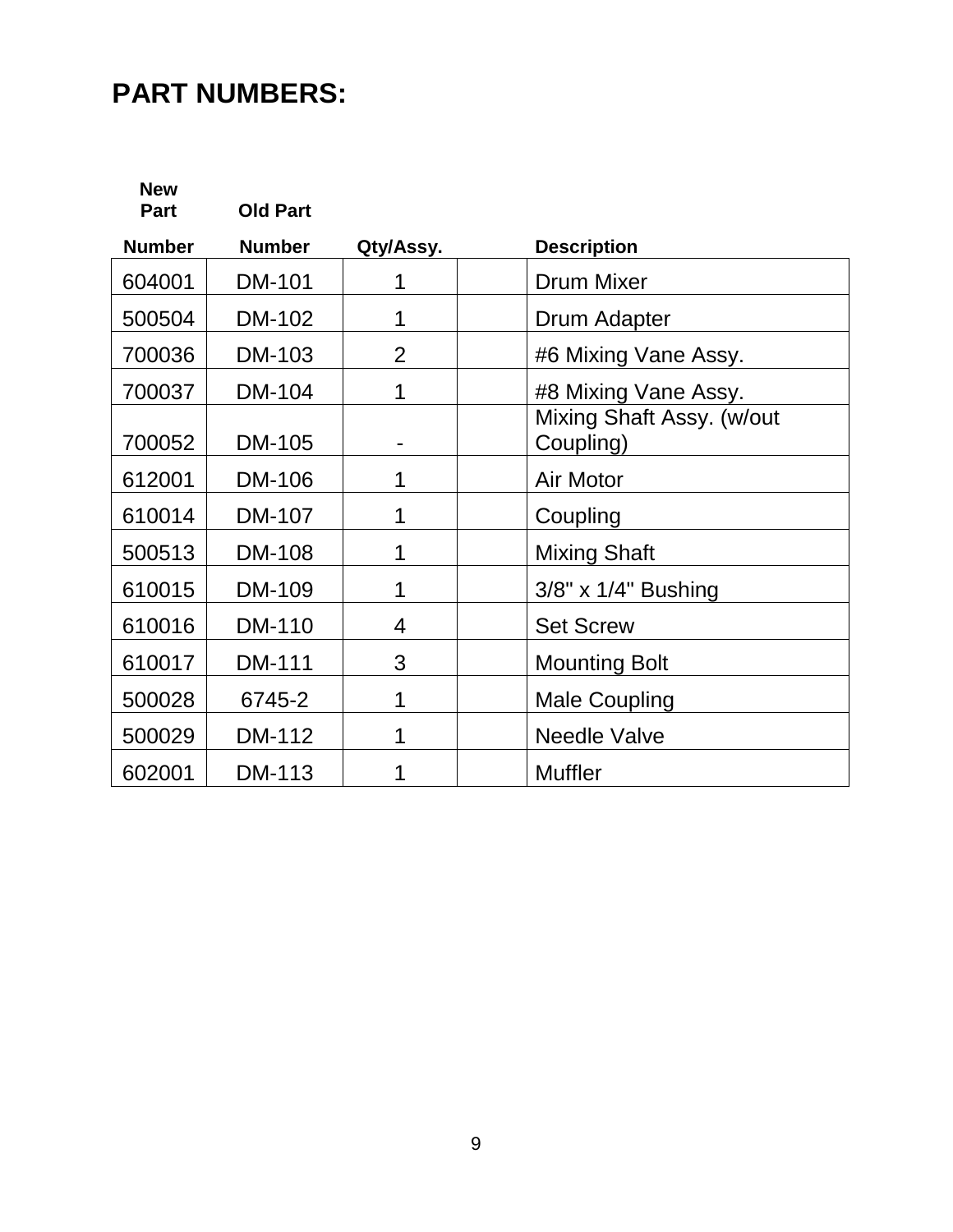### **6.0 WARRANTY AND DISCLAIMER**

International Pump Manufacturing, Inc. (IPM) warrants the equipment it manufactures to be free of defects in material and workmanship for a period of one year from the day of sale by an authorized IPM distributor to the original purchaser. IPM will at its discretion repair or replace any part of the equipment proven to be defective. This warranty applies only when the equipment is used for the intended purpose and has been installed, operated and maintained in accordance with the written recommendations.

A condition of the warranty is the prepaid return of the equipment to an authorized distributor of IPM who shall provide verification of the warranty claim. IPM will repair or replace, free of charge any parts found and verified to be defective. Transportation will be prepaid for the repaired or replaced parts under warranty. Should the inspection of the equipment not reveal any defect in material or workmanship, repairs will be made at standard charges, which include parts, labor and transportation.

The warranty does not apply or nor will IPM be liable for damage, wear, or malfunction of equipment caused by improper installation, misuse, abrasion, corrosion, negligence, accident, tampering, lack of improper maintenance, or by substitution of non-IPM parts. Additionally IPM shall not be liable for and the warranty does not apply to wear, damage, or malfunction caused by incompatibility of accessories, components, structures, equipment or materials not supplied by IPM. The warranty does not apply to nor will IPM be responsible for the improper operation, maintenance, design, manufacture, installation of components, accessories, equipment or structures not supplied by IPM.

The warranty is void unless the Warranty Registration Card is properly completed and returned to International Pump, Inc. within ONE month of the date of the sale.

#### **LIMITATIONS AND DISCLAIMERS**

This warranty is the sole and exclusive remedy for the purchaser. No other warranties (expressed or implied), including warranties for fitness of purpose or merchantability, or non-contractual liabilities are made, including product liability, whether on negligence or strict liability basis. Liability for directly special or noncontractual damages or loss is expressly excluded and denied. IPM's liability shall in no case exceed the amount of the purchase price.

IPM does not warrant and disclaims implied warranties of merchantability and fitness for a particular purpose, components, accessories, equipment, materials sold but not manufactured by IPM. These items (switches, hoses, etc.) are subject to the provisions of the warranty of the manufacturer of these items. IPM will provide reasonable assistance with warranty claims on these items.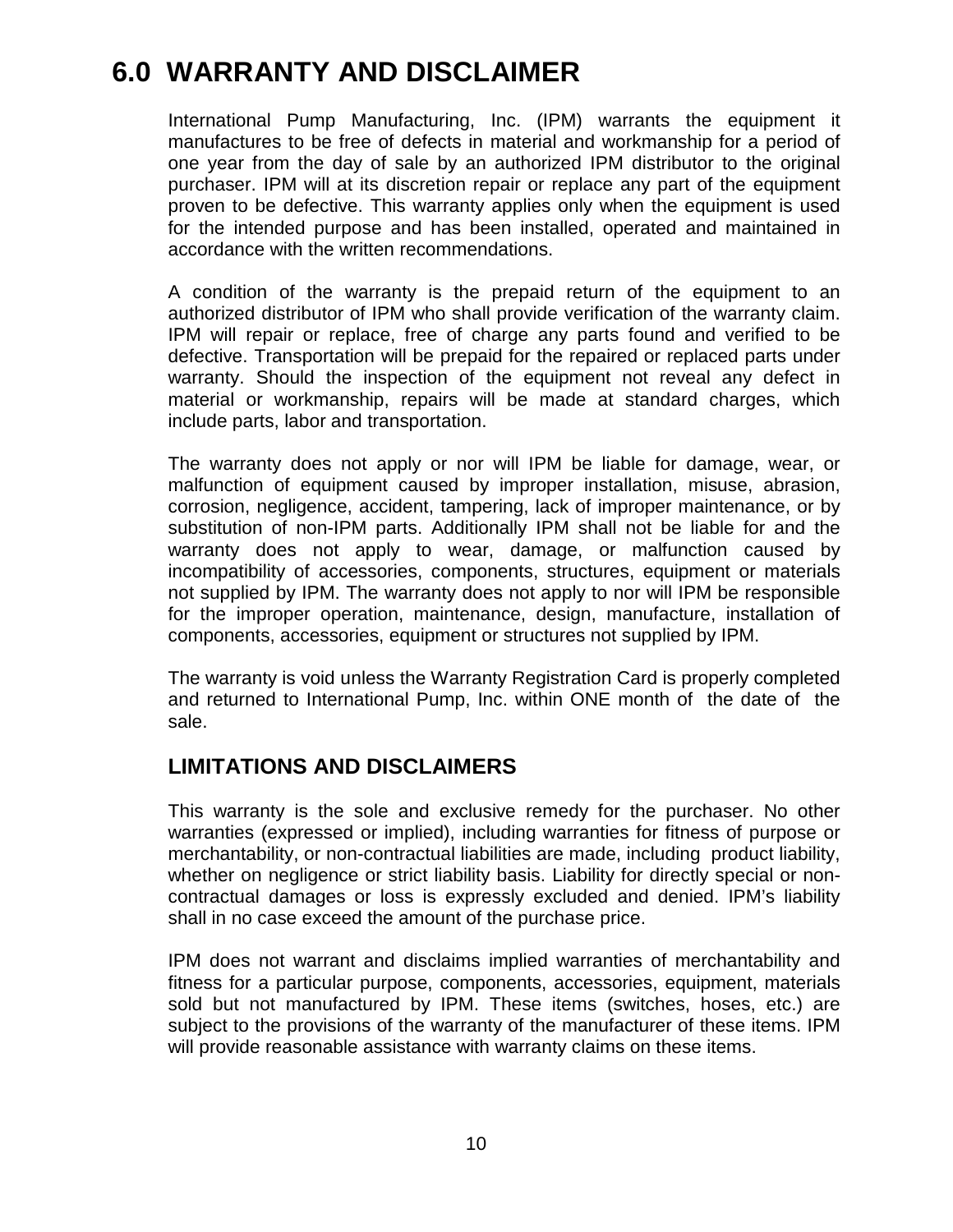### **7.0 DC ELECTRIC MIXER**

#### *DC electric, gear reduced drum mixer*

- **Types: Air, Hydraulic, DC Electric motors**
- **Electric model, no air needed, Quiet!**
- **Variable up to 700 rpm**
- **2.25 ft. lbs for ¾ hp motor, torque x's 3.2 gear ratio equals 7.2 ft lbs. torque output.**
- **36 in./lbs torque for a ¾ hp motor, torque x's 3.2 gear ratio, equals 115 in/lbs torque.**
- **.75 hp x's 3.2 equals 2.4 hp of torque**
- **This is a unique and powerful mixer!**